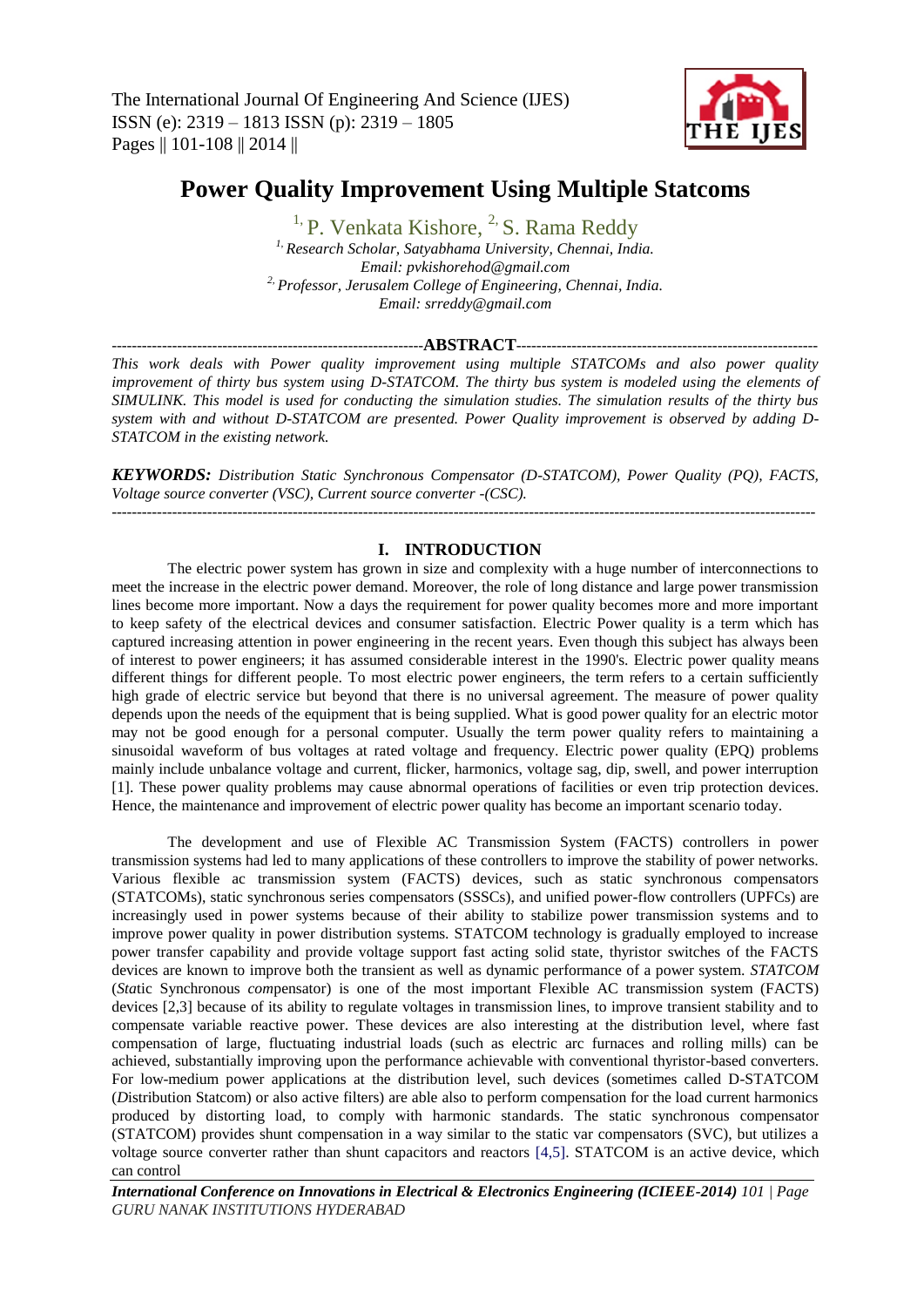voltage magnitude and, to a small extent, the phase angle in a very short time and, therefore, has the ability to improve the system damping as well as voltage profiles of the system. It has been reported that STATCOM can offer a number of performance advantages for reactive power control applications over the conventional SVC because of its greater reactive current output at depressed voltage, faster response, better control stability, lower harmonics and smaller size, etc.This paper analyzes the key issues in the Power Quality problems, as one of the prominent power quality problems, the origin, consequences and mitigation techniques of voltage sag problem has been discussed in detail. The STATCOM is applied to regulate transmission voltage to allow greater power flow in a voltage limited transmission network, in the same manner as a static var compensator (SVC), the STATCOM has further potential by giving an inherently faster response and greater output to a system with depressed voltage and offers improved quality of supply. The FACTS controllers are shown in Fig.1.The main applications of the STATCOM are; Distribution STATCOM (D-STATCOM) exhibits high speed control of reactive power to provide voltage stabilization and other type of system control. The DSTATCOM protects the utility transmission or distribution system from voltage sag and /or flicker caused by rapidly varying reactive current demand. During the transient conditions the D-STATCOM provides leading or lagging reactive power to active system stability, power factor correction and load balancing and /or harmonic compensation of a particular load [6,7].

|                |            | Main               | Controller    |                           |
|----------------|------------|--------------------|---------------|---------------------------|
| Name           | Type       | Function           | $_{\rm Used}$ | Comments                  |
| <b>SVC</b>     | Shunt      | Voltage Control    | Thyristor     | Variable Impedance Device |
| TCSC           | Series     | Power Flow Control | Thyristor     | Variable Impedance Device |
| <b>TCPAR</b>   | Series and | Power Flow Control | Thyrisotr     | Phase Control             |
|                | Series     |                    |               |                           |
| <b>STATCOM</b> | Shunt      | Voltage Control    | <b>GTO</b>    | Variable Voltage Source   |
| SSSC           | Series     | Power Flow Control | <b>GTO</b>    | Variable Voltage Source   |
| <b>UPFC</b>    | Shunt and  | Voltage and Power  | <b>GTO</b>    | Variable Voltage          |
|                | Series     | Flow Control       |               | Source                    |

Table 1 : FACTS Controllers

### **II. OPERATING PRINCIPLES OF THE D-STATCOM:**

The STATCOM is the solid-state-based power converter version of the SVC. The concept of the STATCOM was proposed by Gyugyi in 1976. Operating as a shunt-connected SVC, its capacitive or inductive output currents can be controlled independently from its connected AC bus voltage. Because of the fast-switching characteristic of power converters, the STATCOM provides much faster response as compared to the SVC. In addition, in the event of a rapid change in system voltage, the capacitor voltage does not change instantaneously; therefore, the STATCOM effectively reacts for the desired responses. For example, if the system voltage drops for any reason, there is a tendency for the STATCOM to inject capacitive power to support the dipped voltages [8, 9, and 10].

Theoretically, the power converter employed in the STATCOM can be either a VSC or a current-source converter (CSC). In practice, however, the VSC is preferred because of the bi directional voltage-blocking capability required by the power semiconductor devices used in CSCs. To achieve this kind switch characteristic, an additional diode must be connected in series with a conventional semiconductor switch, or else the physical structure of the semiconductor must be modified. Both of these alternatives increase the conduction losses and total system cost In general, a CSC derives its terminal power from a current source, i.e., a reactor. In comparison, a charged reactor is much lossier than a charged capacitor. Moreover, the VSC requires a current-source filter at its AC terminals, which is naturally provided by the coupling transformer leakage inductance, while additional capacitor banks are needed at the AC terminals of the CSC. In conclusion, the VSCs can operate with higher efficiency than the CSCs do in high-power applications. A suitable VSC is selected based on the following considerations: the voltage rating of the power network, the current harmonic requirement, the control system complexity, etc.

*International Conference on Innovations in Electrical & Electronics Engineering (ICIEEE-2014) 102 | Page GURU NANAK INSTITUTIONS HYDERABAD*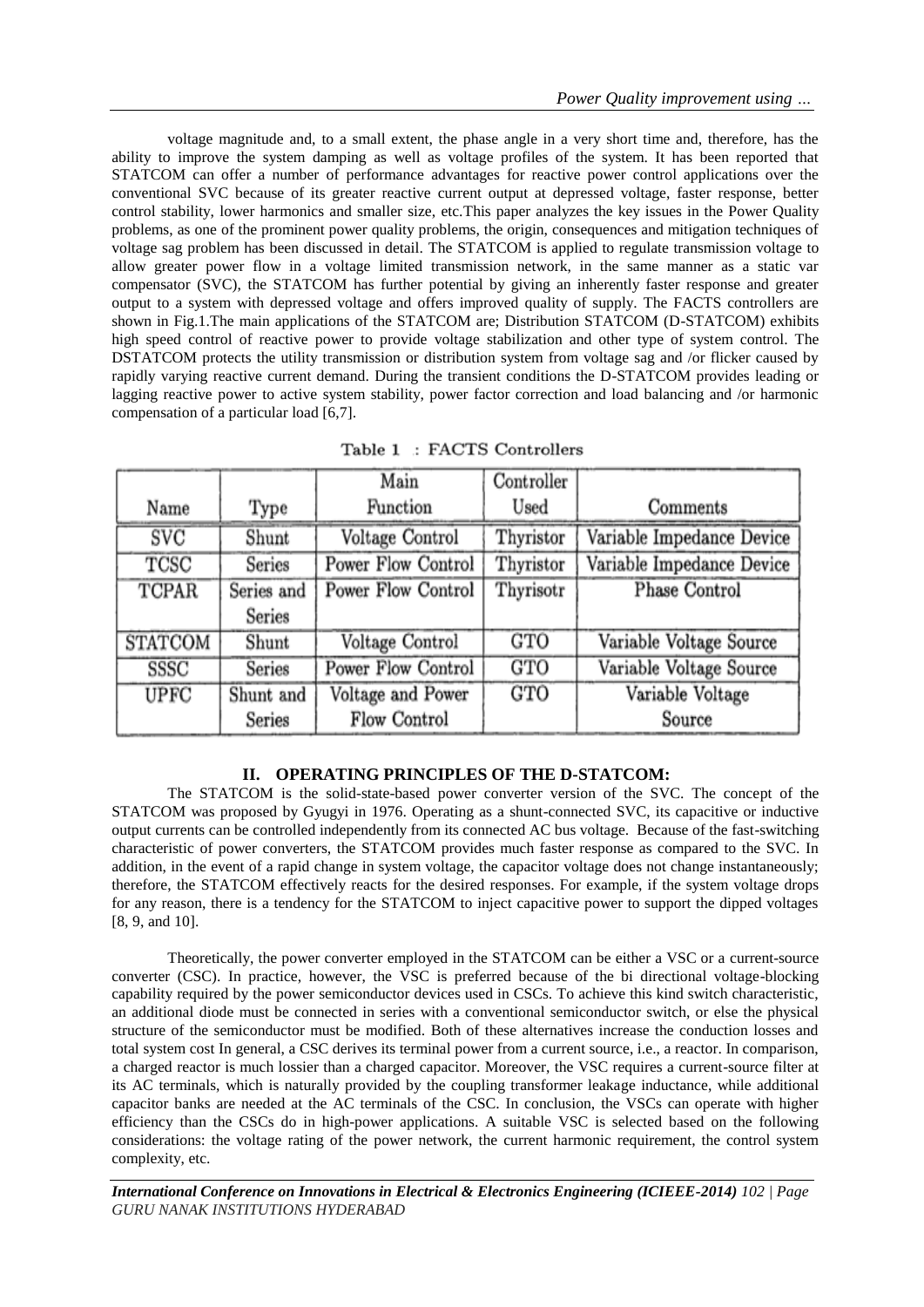Basically, the STATCOM system is comprised of three main parts: a VSC, a set of coupling reactors or a step-up transformer, and a controller. In a very-high-voltage system, the leakage inductances of the step-up power transformers can function as coupling reactors. The main purpose of the coupling inductors is to filter out the current harmonic components that are generated mainly by the pulsating output voltage of the power converters [11, 12]. The STATCOM is connected to the power networks at a PCC, where the voltage-quality problem is a concern. All required voltages and currents are measured and are fed into the controller to be compared with the commands. The controller then performs feedback control and outputs a set of switching signals to drive the main semiconductor switches of the power converter accordingly. The single line diagram of the STATCOM system is illustrated in Figure 1. In general, the VSC is represented by an ideal voltage source associated with internal loss connected to the AC power via coupling reactors.

In principle, the exchange of real power and reactive power between the STATCOM and the power system can be controlled by adjusting the amplitude and phase of the converter output voltage. In the case of an ideal lossless power converter, the output voltage of the converter is controlled to be in phase with that of the power system. In this case, there is no real power circulated in the STATCOM; therefore, a real power source is not needed. To operate the STATCOM in capacitive mode or var generation, +Q, the magnitude of the converter output voltage is controlled to be greater than the voltage at the PCC. In contrast, the magnitude of the output voltage of the converter is controlled to be less than that of the power system at the PCC on order to absorb reactive power or to operate the STATCOM in inductive mode, -Q. However, in practice, the converter is associated with internal losses caused by non-ideal power semiconductor devices and passive components. As a result, without any proper controls, the capacitor voltage will be discharged to compensate these losses, and will continuously decrease in magnitude. To regulate the capacitor voltage, a small phase shift d is introduced between the converter voltage and the power system voltage. A small lag of the converter voltage with respect to the voltage at the PCC causes real power to flow from the power system to the STATCOM [13], while the real power is transferred from the STATCOM to the power system by controlling the converter voltage so that it leads the voltage at the PCC. Figure 2 illustrates phasor diagrams of the voltage at the PCC, converter output current and voltage in all four quadrants of the PQ plane.



Fig. 1: Single-line diagram of the voltage-source converter-based D-STATCOM



 **Fig. 2: Phasor diagram for power exchanges** 

The above literature [1] to [24] does not deal with power quality improvement using multiple STATCOMs. This work presents power quality improvement using mulatiple STATCOMs and also shown modeling and simulation of thirty bus system employing a D-STATCOM.

*International Conference on Innovations in Electrical & Electronics Engineering (ICIEEE-2014) 103 | Page GURU NANAK INSTITUTIONS HYDERABAD*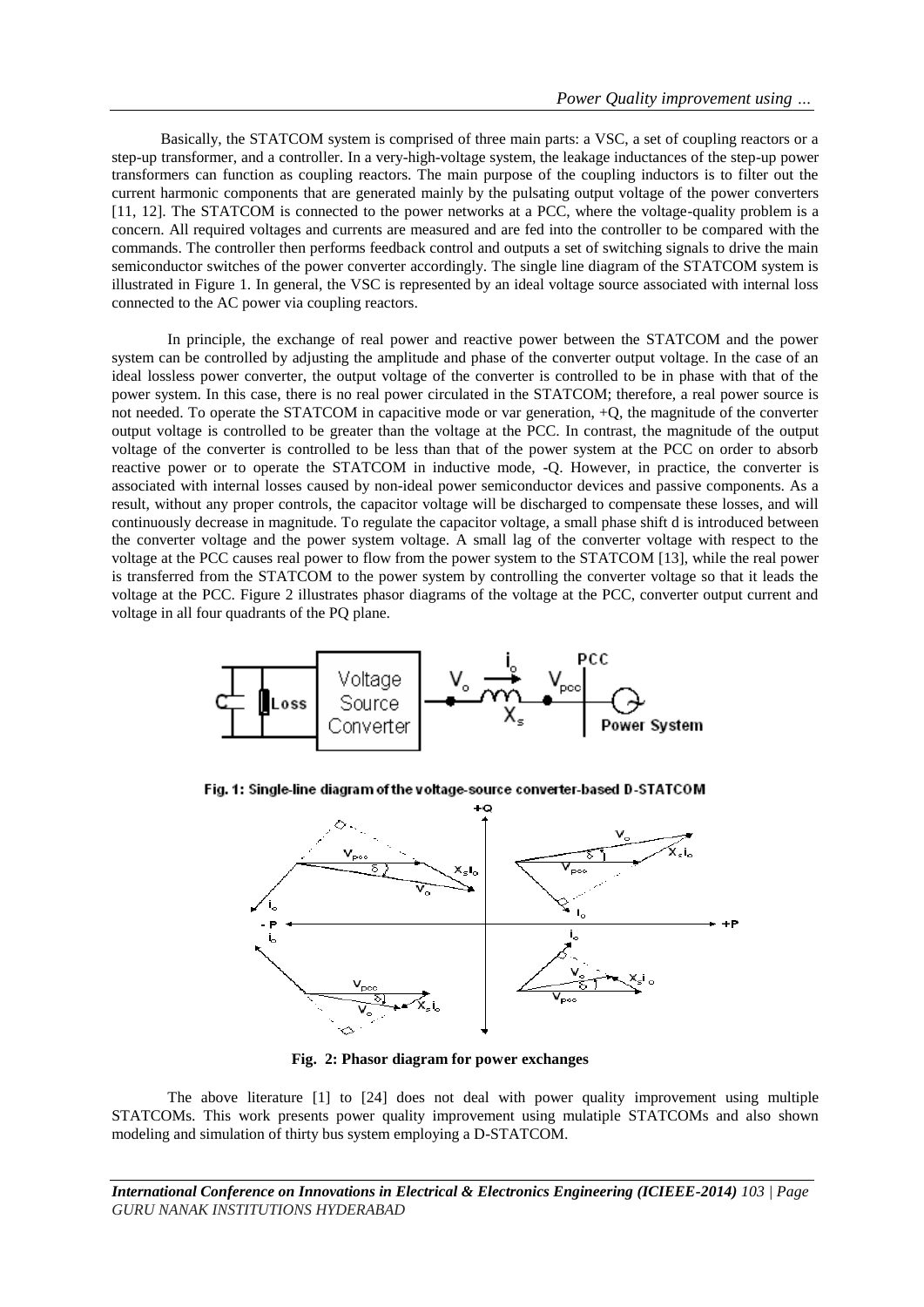## **III. SIMULATION RESULTS**

The 30 bus system is considered for simulation studies. The circuit model of 30 bus system without D-STATCOM is shown in Fig 3a. Each line is represented by series impedance model. The shunt capacitance of the line is neglected. The reactive power (Q) at busses 4,17 and 25 are shown in Figs.3b, 3c, and 3d







Fig. 3c: Reactive power at bus 17

*International Conference on Innovations in Electrical & Electronics Engineering (ICIEEE-2014) 104 | Page GURU NANAK INSTITUTIONS HYDERABAD*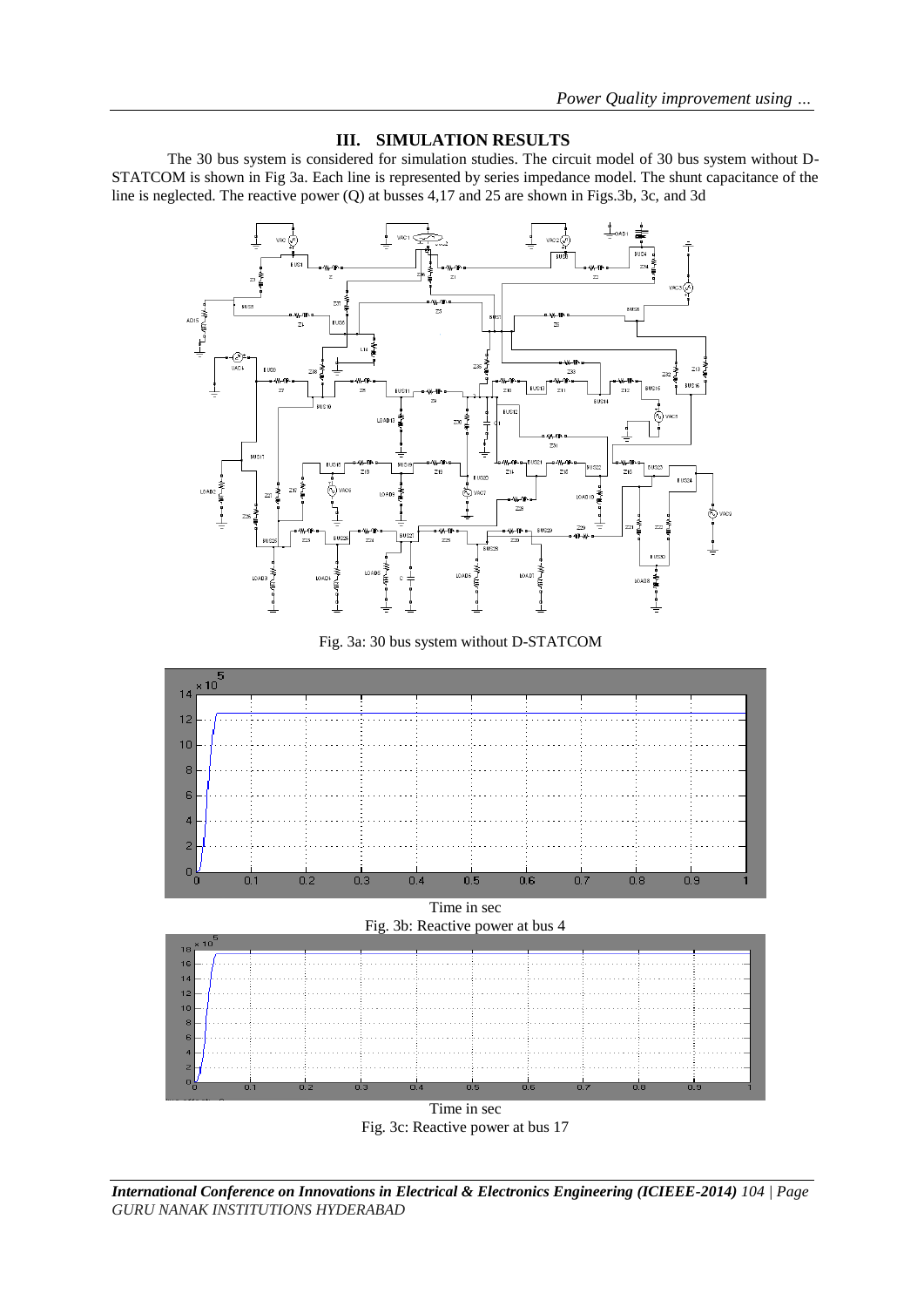

Time in sec Fig. 3d: Reactive power at bus 25

Thirty bus system with D-STATCOM is shown in Fig. 4a. The D-STATCOM is added to the bus 29 to improve power quality. The reactive power of the loads connected to the nearby buses is studied. The reactive power in the buses 4, 17 and 25 are shown in Figs. 4b, 4c, and 4d respectively. Thirty bus system with three D-STATCOMs is shown in Fig. 5a. The reactive power in the buses 4, 17 and 25 are shown in Figs. 5b, 5c, and 5d respectively. The summary of the reactive power in various buses is given in Table 2. It can be seen that the reactive power increases in the buses near the D-STATCOM. The increase in reactive power is due to increase in the voltage of the nearby buses.



*International Conference on Innovations in Electrical & Electronics Engineering (ICIEEE-2014) 105 | Page GURU NANAK INSTITUTIONS HYDERABAD*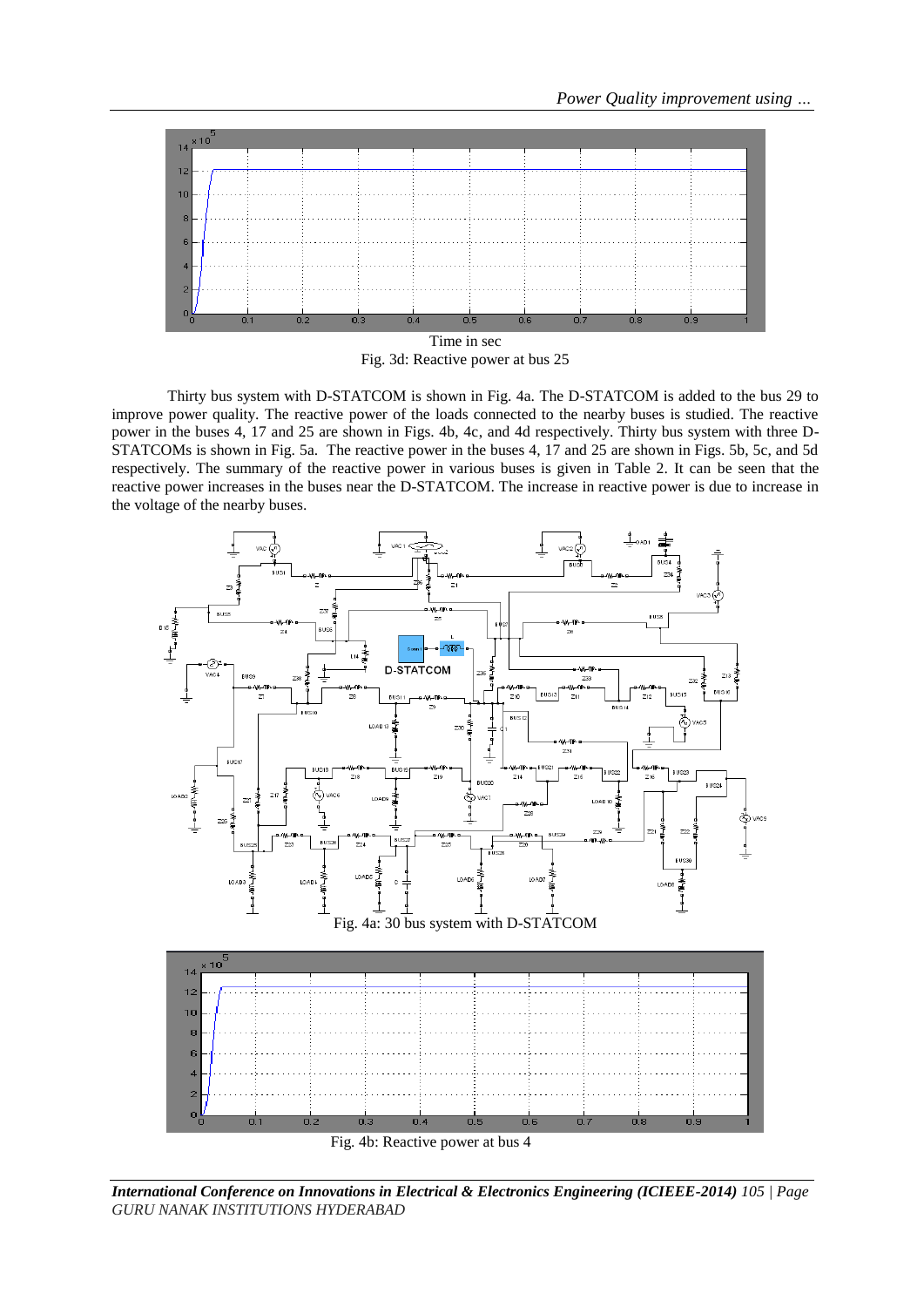

Time in sec Fig. 4c: Reactive power at bus 17



Time in sec Fig. 4d: Reactive power at bus 25

| <b>Bus</b> no | <b>Reactive power without</b><br><b>D-STATCOM MVAR</b> | Reactive power with<br><b>D-STATCOM MVAR</b> |
|---------------|--------------------------------------------------------|----------------------------------------------|
| $Bus-4$       | 1.256                                                  | 1.257                                        |
| $Bus-5$       | 1.136                                                  | 1.139                                        |
| $Bus-11$      | 1.065                                                  | 1.072                                        |
| <b>Bus-17</b> | 1.745                                                  | 1.749                                        |
| $Bus-19$      | 1.323                                                  | 1.343                                        |
| $Bus-22$      | 1.343                                                  | 1.027                                        |
| <b>Bus-25</b> | 1.018                                                  | 1.218                                        |
| <b>Bus-27</b> | 1.217                                                  | 1.102                                        |
| $Bus-30$      | 0.933                                                  | 0.974                                        |

**Table 2: Summary of reactive Power (Q)**

*International Conference on Innovations in Electrical & Electronics Engineering (ICIEEE-2014) 106 | Page GURU NANAK INSTITUTIONS HYDERABAD*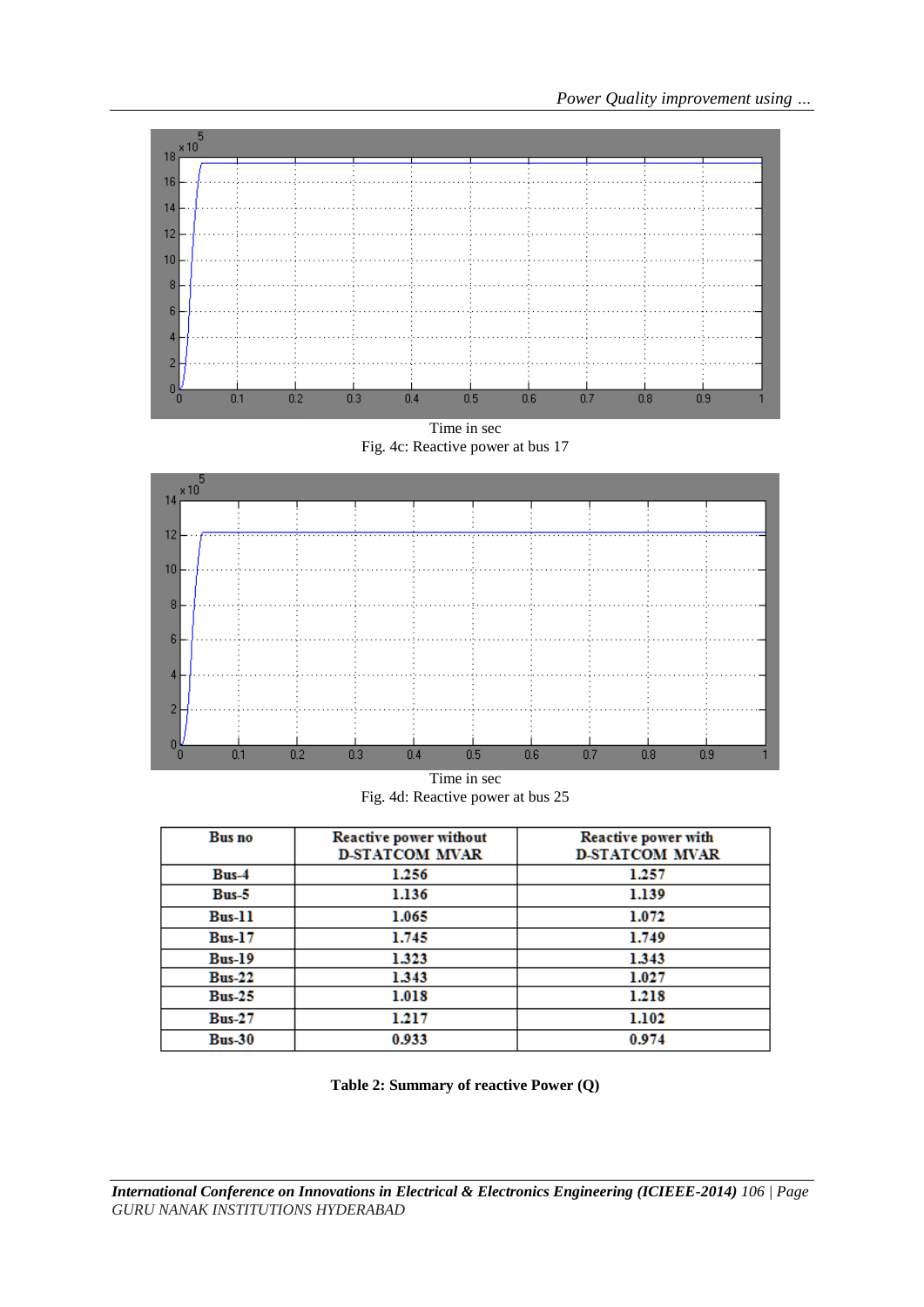*Power Quality improvement using …*





*International Conference on Innovations in Electrical & Electronics Engineering (ICIEEE-2014) 107 | Page GURU NANAK INSTITUTIONS HYDERABAD*